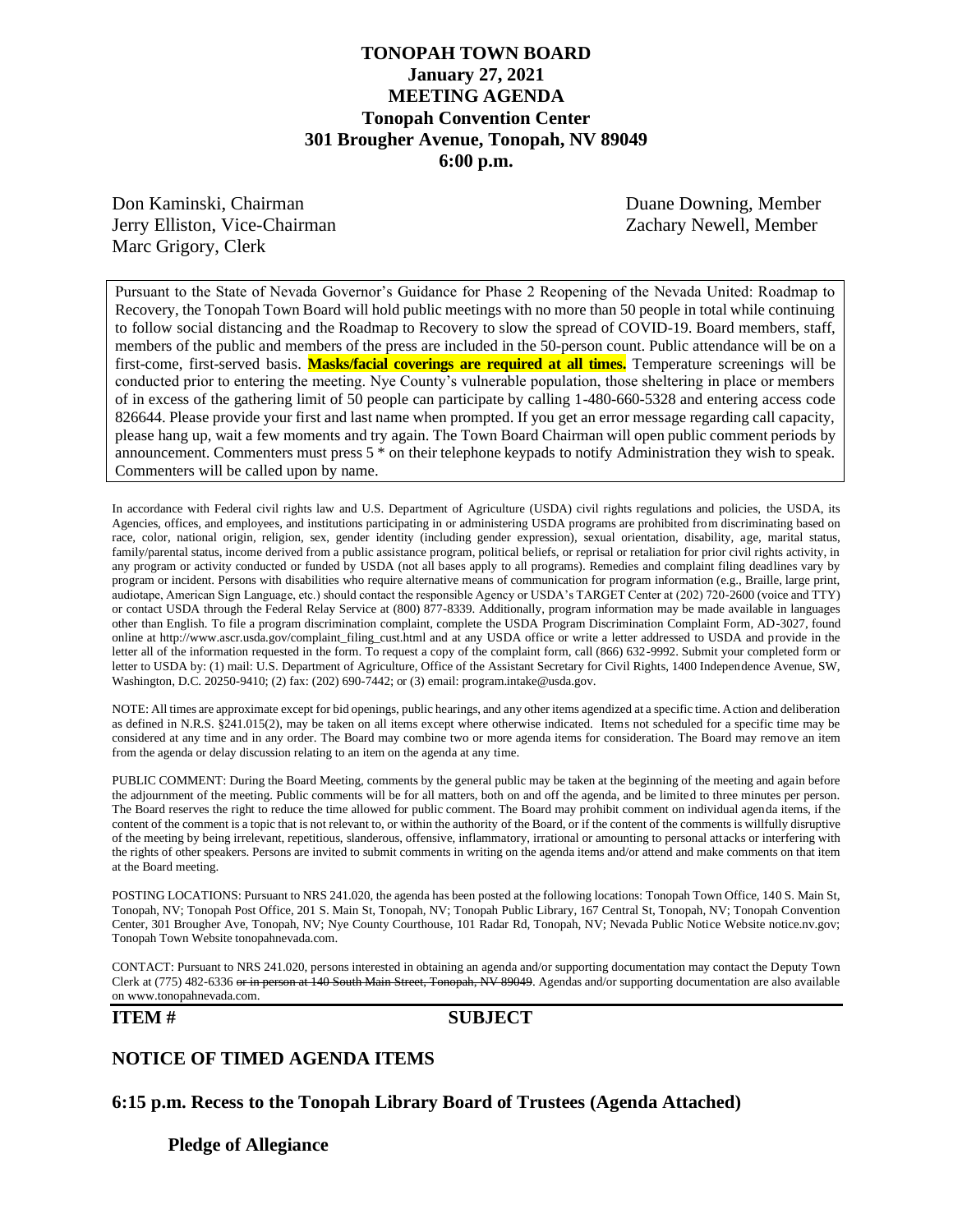- 1. Public Comment Three minute time limit per person for matters both on and off the agenda. No action will be taken by the Board.
- 2. For Possible Action Approval of the Agenda for the Tonopah Town Board Meeting held this day, January 27, 2021.
- 3. For Possible Action Discussion, deliberation, and possible action to approve minutes, in context, from the regular meetings held December 23, 2020 & January 13, 2021.
- 4. [Town Board Member's, Department Manager's, Nye County Commissioner's](https://www.tonopahnevada.com/agendas/backup-2021/1-27-2021-item-4.pdf) and [Tonopah Main Street](https://www.tonopahnevada.com/agendas/backup-2021/1-27-2021-item-4.pdf) Comments This item is limited to announcements and/or topics/issues proposed for future meetings / workshops.
- 5. [For Possible Action](https://www.tonopahnevada.com/agendas/backup-2021/1-27-2021-item-5.pdf) Discussion, deliberation, and possible decision to set the date, time and place for two budget workshops relating to the Fiscal Year 2021-2022 budget. (Petitioner: Administrative Manager Chris Mulkerns & Utility Manager Joe Westerlund)
- 6. For Possible Action Discussion, deliberation, and possible action on Department Staff Reports:
	- a) Town Administration
	- b) Town Maintenance
	- c) Fire Department
	- d) Pool
	- e) Parks
	- f) Rodeo Grounds
	- g) Joe Friel Sports Complex
	- h) Tonopah Historic Mining Park
	- i) Convention Center
	- j) Tourism/Events, Room Tax
	- k) Capital Projects
	- l) Tonopah Public Utilities Water Fund: Administration, Operations, Distribution, Transmissions, Wells
	- m) Tonopah Public Utilities Sewer Fund: Administration, Operations, Treatment Plant
- 7. [Correspondence](https://www.tonopahnevada.com/agendas/backup-2021/1-27-2021-USDI.pdf) Review and discussion; no action will be taken.
- 8. For Possible Action Approval of vouchers for payment.
- 9. Public Comment Three minute time limit per person for matters both on and off the agenda. No action will be taken by the Board.
- 10. For Possible Action Adjourn.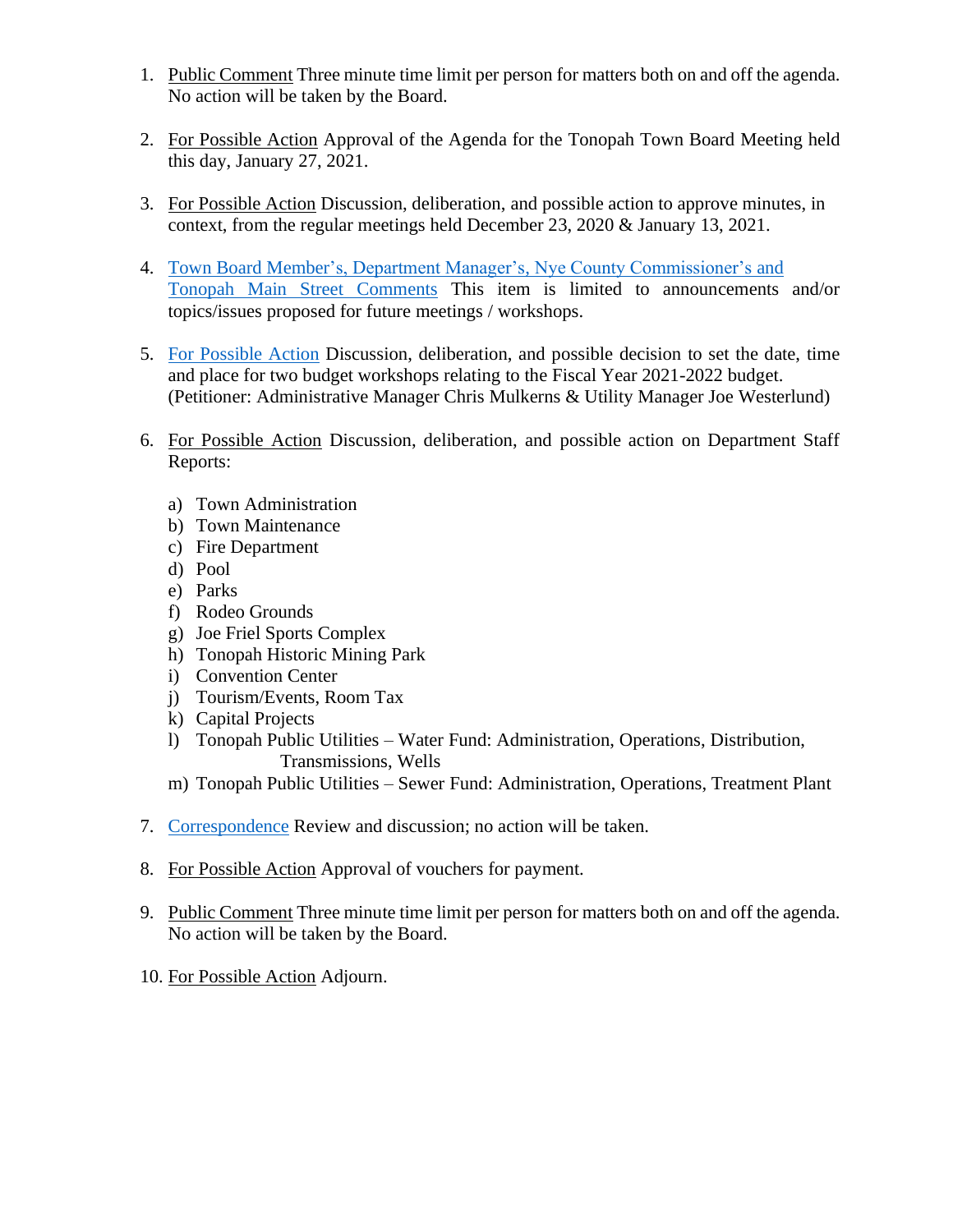## **TONOPAH LIBRARY DISTRICT BOARD OF TRUSTEES January 27, 2021 MEETING AGENDA Tonopah Convention Center 301 Brougher Avenue, Tonopah, NV 89049 6:15 p.m.**

Duane Downing, Chairman Jerry Elliston, Trustee Don Kaminski, Vice-Chairman Zachary Newell, Trustee Marc Grigory, Clerk

Pursuant to the State of Nevada Governor's Guidance for Phase 2 Reopening of the Nevada United: Roadmap to Recovery, the Tonopah Library District Board of Trustees will hold public meetings with no more than 50 people in total while continuing to follow social distancing and the Roadmap to Recovery to slow the spread of COVID-19. Board members, staff, members of the public and members of the press are included in the 50-person count. Public attendance will be on a first-come, first-served basis. Temperature screenings will be conducted prior to entering the meeting. **Masks/face coverings are required at all times.** Nye County's vulnerable population, those sheltering in place or members of in excess of the gathering limit of 50 people can participate by calling 1-480-660-5328 and entering access code 826644. Please provide your first and last name when prompted. If you get an error message regarding call capacity, please hang up, wait a few moments and try again. The Tonopah Library District Board of Trustees Chairman will open public comment periods by announcement. Commenters must press 5 \* on their telephone keypads to notify Administration they wish to speak. Commenters will be called upon by name.

In accordance with Federal civil rights law and U.S. Department of Agriculture (USDA) civil rights regulations and policies, the USDA, its Agencies, offices, and employees, and institutions participating in or administering USDA programs are prohibited from discriminating based on race, color, national origin, religion, sex, gender identity (including gender expression), sexual orientation, disability, age, marital status, family/parental status, income derived from a public assistance program, political beliefs, or reprisal or retaliation for prior civil rights activity, in any program or activity conducted or funded by USDA (not all bases apply to all programs). Remedies and complaint filing deadlines vary by program or incident. Persons with disabilities who require alternative means of communication for program information (e.g., Braille, large print, audiotape, American Sign Language, etc.) should contact the responsible Agency or USDA's TARGET Center at (202) 720-2600 (voice and TTY) or contact USDA through the Federal Relay Service at (800) 877-8339. Additionally, program information may be made available in languages other than English. To file a program discrimination complaint, complete the USDA Program Discrimination Complaint Form, AD-3027, found online at http://www.ascr.usda.gov/complaint\_filing\_cust.html and at any USDA office or write a letter addressed to USDA and provide in the letter all of the information requested in the form. To request a copy of the complaint form, call (866) 632-9992. Submit your completed form or letter to USDA by: (1) mail: U.S. Department of Agriculture, Office of the Assistant Secretary for Civil Rights, 1400 Independence Avenue, SW, Washington, D.C. 20250-9410; (2) fax: (202) 690-7442; or (3) email: program.intake@usda.gov.

NOTE: All times are approximate except for bid openings, public hearings, and any other items agendized at a specific time. Action and deliberation as defined in N.R.S. §241.015(2), may be taken on all items except where otherwise indicated. Items not scheduled for a specific time may be considered at any time and in any order. The Board may combine two or more agenda items for consideration. The Board may remove an item from the agenda or delay discussion relating to an item on the agenda at any time.

PUBLIC COMMENT: During the Board Meeting, comments by the general public may be taken at the beginning of the meeting and again before the adjournment of the meeting. Public comments will be for all matters, both on and off the agenda, and be limited to three minutes per person. The Board reserves the right to reduce the time allowed for public comment. The Board may prohibit comment on individual agenda items, if the content of the comment is a topic that is not relevant to, or within the authority of the Board, or if the content of the comments is willfully disruptive of the meeting by being irrelevant, repetitious, slanderous, offensive, inflammatory, irrational or amounting to personal attacks or interfering with the rights of other speakers. Persons are invited to submit comments in writing on the agenda items and/or attend and make comments on that item at the Board meeting.

POSTING LOCATIONS: Pursuant to NRS 241.020, the agenda has been posted at the following locations: Tonopah Town Office, 140 S. Main St, Tonopah, NV; Tonopah Post Office, 201 S. Main St, Tonopah, NV; Tonopah Public Library, 167 Central St, Tonopah, NV; Tonopah Convention Center, 301 Brougher Ave, Tonopah, NV; Nye County Courthouse, 101 Radar Rd, Tonopah, NV; Nevada Public Notice Website notice.nv.gov; Tonopah Town Website tonopahnevada.com.

CONTACT: Pursuant to NRS 241.020, persons interested in obtaining an agenda and/or supporting documentation may contact the Deputy Town Clerk at (775) 482-6336 or in person at 140 South Main Street, Tonopah, NV 89049. Agendas and/or supporting documentation are also available on www.tonopahnevada.com.